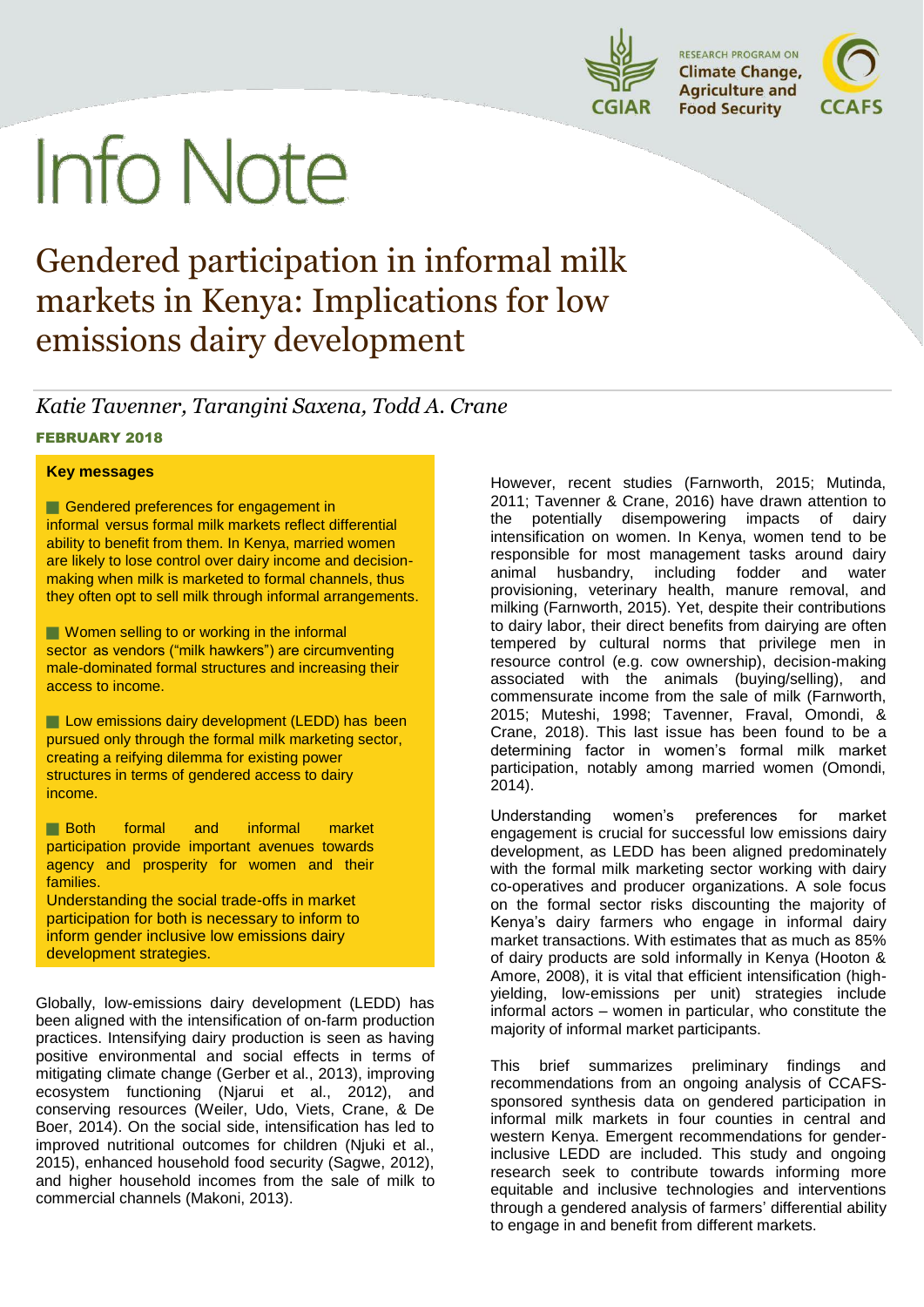#### **Understanding gendered preferences for milk markets**

#### *Characteristics and differences in morning and evening milk sales*

Farmers participating in semi-intensive dairy in Kenya generally milk their cows two to three times per day. For farmers with access to formal marketplaces, the first milking of the day (morning milk) is usually delivered to a cooling facility for sale. Morning milk volume is generally much higher than evening milk volumes. Milk that is marketed formally provides farmers with payments on a bi-weekly or monthly basis – income that is generally controlled by the household head.

The second milking of the day (evening milk) is usually not delivered to formal marketplaces but is rather used for home consumption or sold through informal market means to neighbors or local shops. Traditionally, the evening milk, which has a lower volume than the first milking of the day, is controlled by women and consumed or sold at their discretion. However, an increased focus on sales to the formal, commercial milk market, a space customarily dominated by men, means women run the risk of losing control over evening milk sales.

#### *Formal dairy market realities*

Farmers that are associated with producer organizations and registered farmer dairy societies make up the majority of formal market participants. These organizations are often male dominated (in terms of leadership and membership) and may promote male control over milk income, notably through the structure of their payment plans. Because producer organizations and other groups are unable to process raw milk received from suppliers, they enter into contracts with private or national processing companies to secure a stable marketplace.

Most producer organizations in turn deposit payments to members on a monthly or bi-monthly basis to a single account which is usually in the name of the "household head". While women can open accounts in their own name, most married women with accounts report this income to their husbands and generally receive an agreed-upon proportion of the total proceeds. In some cases they will turn over all earnings to their husbands.

In addition to providing a competitive market to sell milk, producer organizations often offer additional services, such as "check off" systems, veterinary services, and credit and loan opportunities. In the "check off" system, farmers can purchase dairy inputs and supplies using their delivered milk as collateral. These services provide concrete incentives for women to sell at least part of their milk to producer organizations, as the informal market offers no such arrangements. By not requiring cash up front, women are able to use the check off system with minimal spousal negotiations or conflict.

#### *Informal dairy market realities*

In Kenya, informal dairy markets are most commonly defined to include actors and processes engaging in dairy product transactions outside of a formally structured dairy value chain. The difference between an informal dairy product transaction and a formal one is typically characterized by the presence or lack of standardized milk hygiene testing. Producers opting to sell their milk through informal markets generally sell their milk directly to consumers (including larger entities like milk bars, hotels, restaurants, and schools) or deal with independent "middlemen" vendors commonly known as "hawkers."

Motivation for married women's sale of milk to informal channels is underpinned by the assumption that these transactions will remain close stay close to the domestic sphere and be small relative to other sources of household income. Milk sold informally through hawkers is subject to more frequent cash payments (daily or weekly). Since this is usually a small amount (<\$1 USD), women will not report this income to their spouse and will use it at their discretion, often to purchase small household essentials.

In this way, women engaging in informal transactions are often able to exert more control over dairy income. Women selling to or working in the informal sector as vendors ("milk hawkers") are circumventing maledominated formal structures and increasing their access to income.

#### **Preliminary Findings from Kenyan sites**

- *Women prefer milk marketing via both formal and informal value chains (cooperatives or self-help groups and independent vendors)*
- *Norms of masculine headship shape women's participation in/benefit from LEDD*
- *Gender norms around cattle production can differ depending on the localized cultural-ethnic context*
- *Only 10-15% of married women report deliberate joint financial and labor planning with husbands*
- *Cattle and commercial production are imbued with culturally masculinized meaning*
- *Women working as 'hawkers' are often circumnavigating gender norms that restrict women's ability to generate and control income*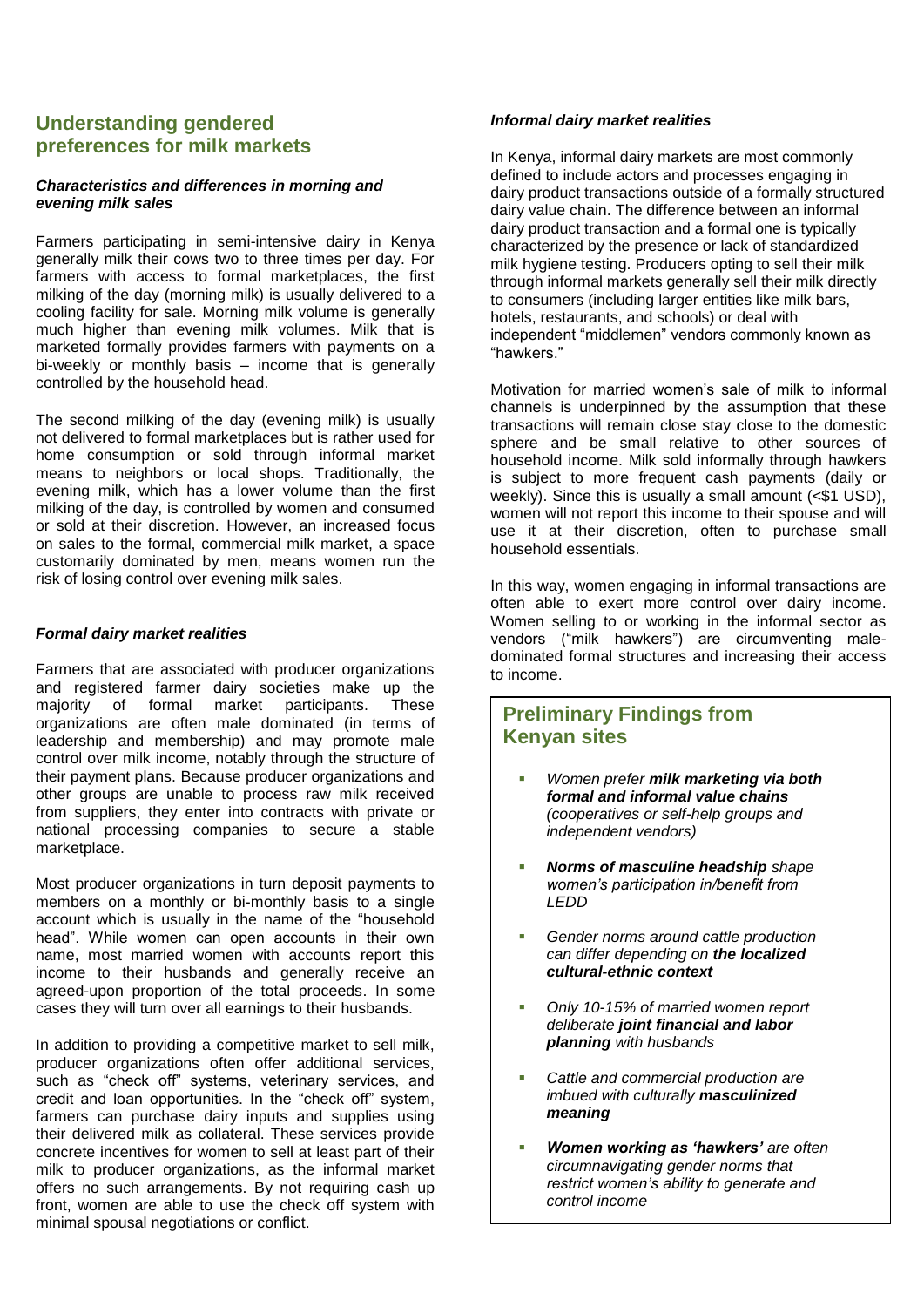Gender dynamics in Kenya are, of course, dynamic, contested, and open to change. Yet the above examples illustrate that formal milk market participation (which is packaged alongside dairy intensification) has potentially disempowering effects for women. This echoes research in livestock value chains and agriculture more broadly (Mudege, Kapalasa, Chevo, Nyekanyeka, & Demo, 2015; Quisumbing et al., 2015; Waithanji, Njuki, Mburu, Kariuki, & Njeru, 2015) which suggests that as production becomes more commercialized, women may not be able to derive the same benefits as men, due to structural norms that legitimize men's privilege over these commodities.

#### **Conclusions**

Initial findings suggest that increasing flow of milk into formal markets alone may exacerbate existing gender disparities in terms of inequitable asset control, decision making, and labor dynamics. While current LEDD initiatives have deftly used formal markets as a strategic entry point to reach farmers, the formal sector tends to reinforce existing gender inequalities. Women, especially married women, are likely to lose control over dairy income and decision-making in dairy resources with increased commercialization. Because LEDD has been pursued through the formal sector, this creates a dilemma for creating gender equitable development outcomes.

In distinct ways, both formal and informal market mechanisms provide important avenues toward agency and prosperity for women and their families. For successful implementation, LEDD policies and projects should target women – the primary dairy laborers – in ways that capture both formal and informal parts of the dairy value chain. Furthermore, LEDD policies and projects should be planned in such a way that they do not jeopardize women's strategies of control over dairy income – for example, by making informal payments hyper-visible. As an increase in profits from dairy are indicated as generating greater interest from men, who have left dairy to women because of its paltry profits, LEDD also runs the risk of creating gender imbalances while promoting greater productivity.

#### **Emergent recommendations for gender inclusive LED dairy**

While gender relations are highly localized, the following recommendations are offered for gender inclusive LEDD dairy:

- 1. Promote **checkoff services**, which allow married women to obtain intensification benefits from milk incomes at lower-than-market rates, without having to secure an amount in cash and in most cases without spousal negotiations.
- 2. Strengthen the role of cooperatives as loan guarantors for shareholders, increasing women's **access to credit**
- 3. Prioritize the **voices of women** in assessing what gender equity looks like in LEDD dairy.
- 4. Consider the social trade-offs involved in formal Consider how **gender intersects with other forms of social identity** to influence decisions on informal or formal market participation.
- 5. Consider the social trade-offs involved in formal market participation in the design and implementation of LEDD programs.
- 6. Policy interventions that make informal markets more visible or legible could potentially reinforce gender norms that limit married women's ability to access dairy income directly.
- 7. Invest in **labor-saving technologies** to ease women's labor burden.
- 8. Promote **women's self-help group models** to circumnavigate male ownership of dairy cattle.

#### **References**

- Farnworth, C. R. (2015). Recommendations for a gender dairy NAMA in Kenya prepared for lead and implementing partners to the Kenyan dairy NAMA, Unpublished report 1-35.
- Gerber, P. J., Steinfeld, H., Henderson, B., Mottet, A., Opio, C., Dijkman, J., & Tempio, G. (2013). Tackling climate change through livestock: a global assessment of emissions and mitigation opportunities. *Food and Agriculture Organization of the United Nations (FAO).*
- Hooton, N., & Amore, A. (2008). *Innovative policy Kenya: Kenya Policy innovations in small-scale milk markets in Kenya and East Africa, in IIED Regoverning Markets report* Nairobi, Kenya: IIED.
- Makoni, N. (2013). White gold: Opportunities for dairy sector development in East Africa. *Centre for Development Innovation,Wageningen UR (University & Research centre). CDI report CDI-14-006. Wageningen.*
- Mudege, N., Kapalasa, E., Chevo, T., Nyekanyeka, T., & Demo, P. (2015). Gender norms and the marketing of seeds and ware potatoes in Malawi. *Journal of Gender, Agriculture and Food Security, 1*(2), 18-41.
- Muteshi, J. K. (1998). A refusal to argue with inconvenient evidence: Women, proprietorship and Kenyan Law. *Dialectical Anthropology, 23*(1), 55-81.
- Mutinda, G. (2011). Stepping out in the right direction: Integrating gender in EADD. A presentation prepared for the Gender and Market Oriented Agriculture (AgriGender 2011) Workshop, Addis Ababa, Ethiopia, 31st January-2nd February 2011. Nairobi (Kenya): East Africa Dairy Development Project (EADD).
- Njarui, D. M. G., Kabirizi J.M., Itabari, J. K., Gatheru, M., Nakiganda, A., & Mugerwa, S. (2012). Production characteristics and gender roles in dairy farming in peri-urban areas of Eastern and Central Africa. *Livestock Research for Rural Development, 24*(122).